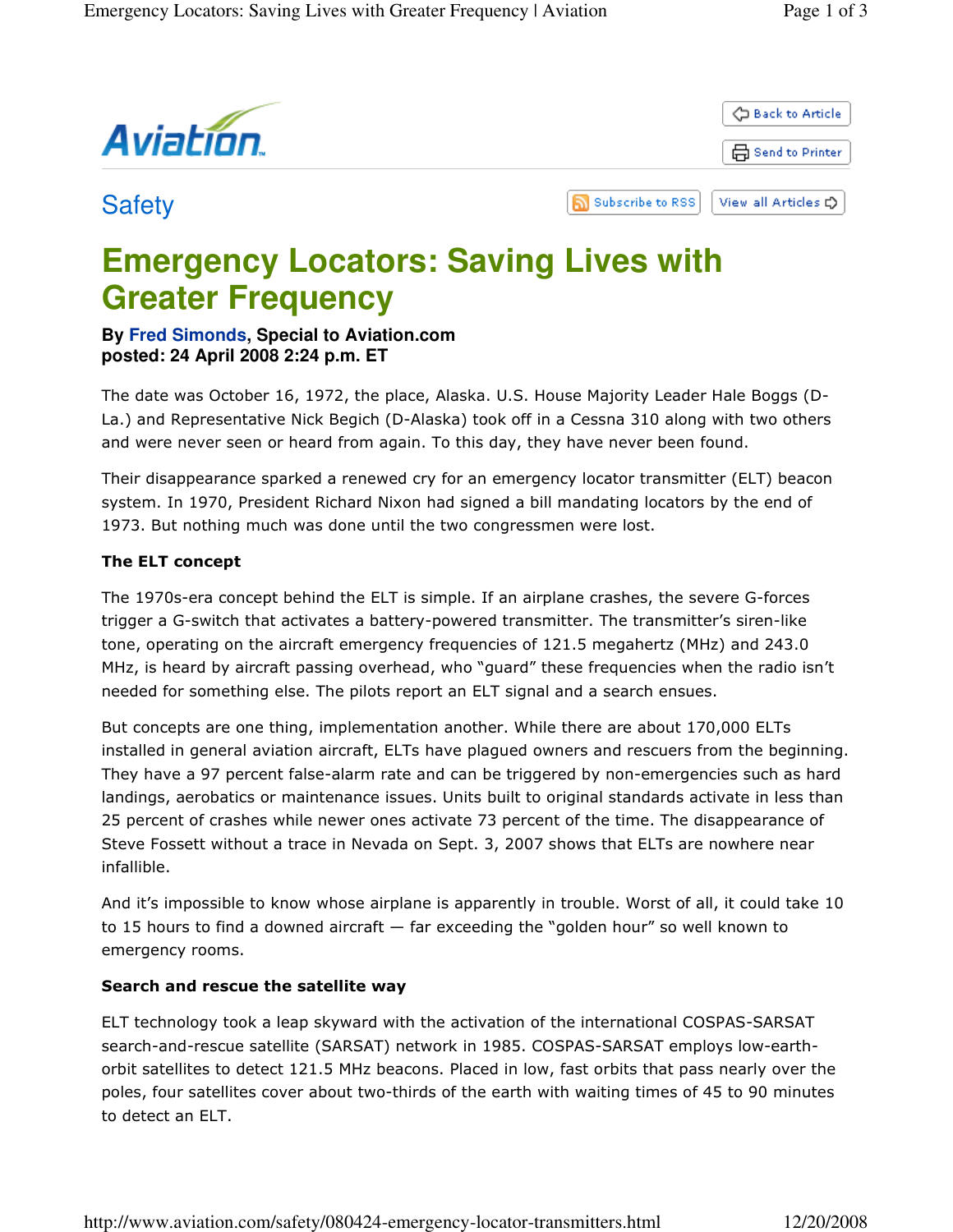Since 121.5 MHz ELTs send no coded information, a phenomenon called Doppler shift is used by earth stations to analyze a received signal and locate the beacon. You have heard Doppler shift if you have ever stood next to a train as it whistled through a station. As the train approached, the whistle's pitch increased, and then sharply decreased as it passed. The satellite does the same thing using its movement relative to the beacon.

Ultimately, this system can locate an ELT within 12 nautical miles — that is, the ELT could be anywhere within a circle with a radius of 12 nautical miles, which is an area of 452 square nautical miles. That is still a lot of territory to search. Since only one in 50 such alerts indicate real distress, the specter of an unnecessary, expensive and even dangerous search is quite real.

## ELTs come of age

Now snap ahead to 1992. The ELT system uses basic satellite technology but no ELT-based computer technology. Search times take too long and the false alarm rate is, well, alarming. But the technology is about to take two giant steps forward.

The first is the introduction of a new ELT that uses 406.025 MHz, a frequency that can "punch through" overhead cover such as leaves. The new frequency offers better Doppler accuracy to within 2 nautical miles (an area of about 13 square nautical miles), a far better signal-to-noise ratio and the ability to locate signals much more accurately.

Overhead, geosynchronous satellites that stay in the same position over the Earth can be used, and three can effectively cover the earth except near the poles. Detection can now be instantaneous.

#### Location-protocol beacons

The second step is a low-speed data link. Every 50 seconds a powerful five-watt signal is sent in a .05-second coded location-protocol message containing the aircraft's registration and manufacturer's serial number (MSN, which is the equivalent of a car's vehicle identification number, or VIN) along with the beacon identification code and country of beacon registration. The message format eliminates false alarms from the like of microwave ovens and electronic scoreboards.

Further, the information is correlated to as many as eight points of contact in a database. Rapid verification allows an immediate stand-down if the alert is false.

About 30 percent of these beacons offer a connection to the aircraft's GPS or flight management system. After a crash, the ELT transmits the latest latitude and longitude data to the satellite, yielding an incredible accuracy of less than 100 yards — the length of a football field. Some ELTs even contain their own GPS units; a GPS-equipped ELT will pinpoint the unit's location to an area of just 0.008 square nautical miles upon activation.

#### ELTs and the airlines

Even if you fly only on the airlines, ELTs mean something to you. Long-range overwater flights are now equipped with not just one but at least two ELTs, one of which must be automatically